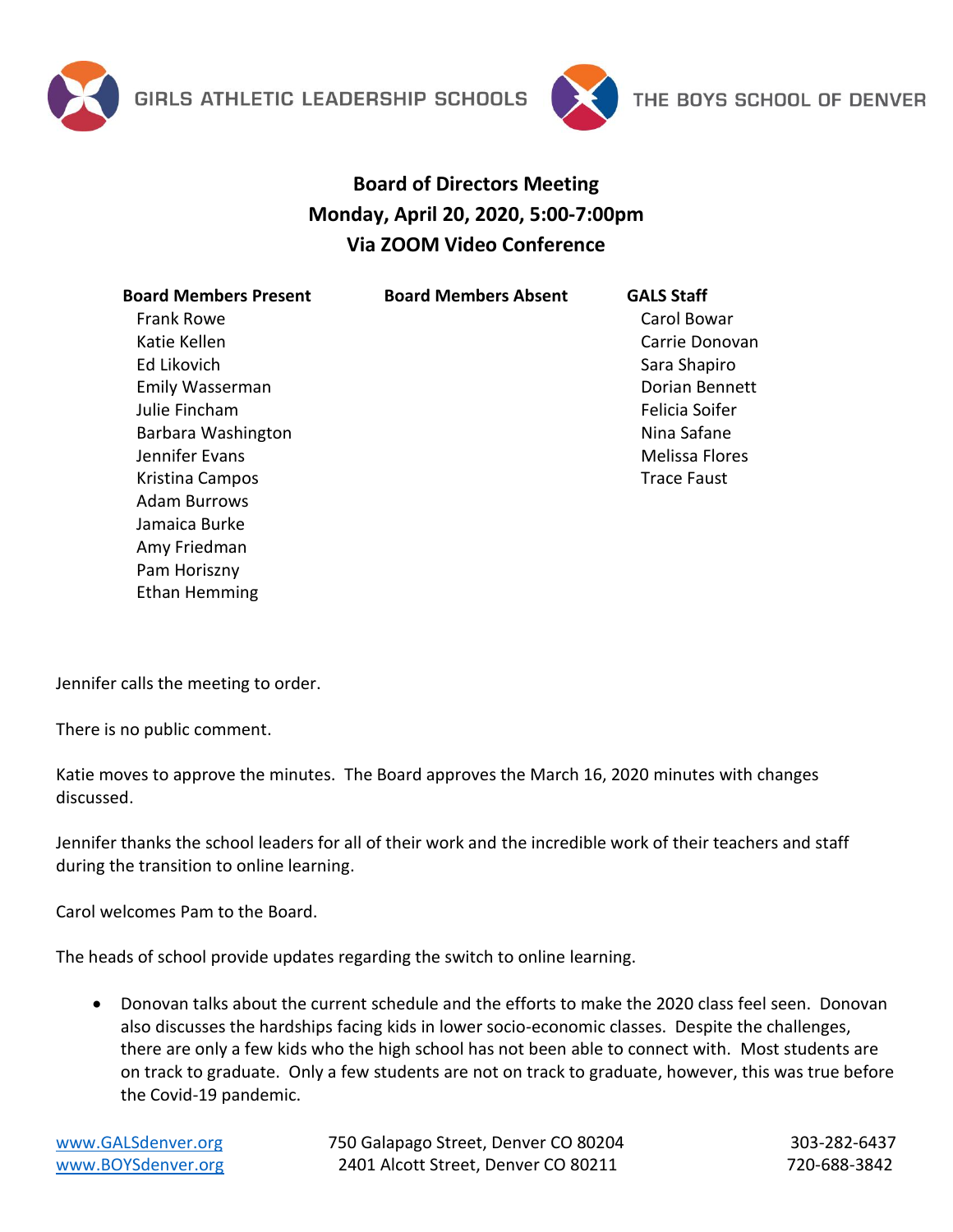

GIRLS ATHLETIC LEADERSHIP SCHOOLS



- Dorian, Felicia, and Nina report on BOYS. Felicia reports about BOYS schedule, which involves 2 Zoom classes each day, Zoom office hours, and use of Google Classroom. Felicia also discusses efforts to make sure all kids can get online and participate. BOYS has 80-85% average attendance and are actively reaching out to make sure all boys attend their classes. BOYS staff are focused on maintaining the strong community and the other aspects of the school that made it unique and successful.
- Sara discusses their efforts to hold on to GALS' core values. One thing that the middle school is doing that has been successful is focusing on keeping things "simple." This is important for an equity standpoint and had a big impact on how the middle school set up the schedule. Each student has one content class per day. The students also have access to their teachers when not in class. The average attendance is 93-94%. A team is working to reach the kids who are not attending. Sara also recognizes the incredible work of the inclusion team to make sure all students across all three schools are receiving the services they need.

Carol discusses the Board deck that was shared as part of the Board pre-read. DPS voted to use the state SPF for accountability purposes. However, this year state testing has been cancelled so there will not be any SPF for the 2019-2020 year. It is not clear what this will mean for renewal for the HS, but DPS is working on accountability measures without testing. Internally, the schools are going to use the UIP (Unified Improvement Plan) to hold themselves accountable to the goals they set in the fall.

Jennifer provides an update regarding the future of GALS Inc.

Carol provides an update on BOYS closeout procedures.

Trace provides an update regarding enrollment. GALS' two priorities are (1) retaining families by being the best at remote learning (decreasing attrition) and (2) recruiting new families, including families who are dissatisfied with their remote experience and families who did not participate in round 1. Trace discusses her efforts to connect with these groups and collaborate with other schools.

Carol provides an update on finances. GALS submitted an application for a PPP loan and was approved. Carol discusses the precautions GALS is taking to track the money and how it can use the money to have the loan forgiven. Carol then discusses the potential cons of accepting the money. Carol requests Board approval for the application. The Board moves to approve the application. The motion to approve the application passes.

Carol discusses the financials and current projections. Currently the schools are projected to end in the red. Part of this was adding Nina and Jenn to the payroll. Covid-19 also decreased three of the grants we expected to receive. Carol also discusses a change to the way we track staff costs that should lead to better tracking, projections, and accountability going forward. The PPP loan could affect where the schools ultimately finish the year.

[www.GALSdenver.org](http://www.galsdenver.org/) **750 Galapago Street, Denver CO 80204** 303-282-6437 [www.BOYSdenver.org](http://www.boysdenver.org/) 2401 Alcott Street, Denver CO 80211 720-688-3842